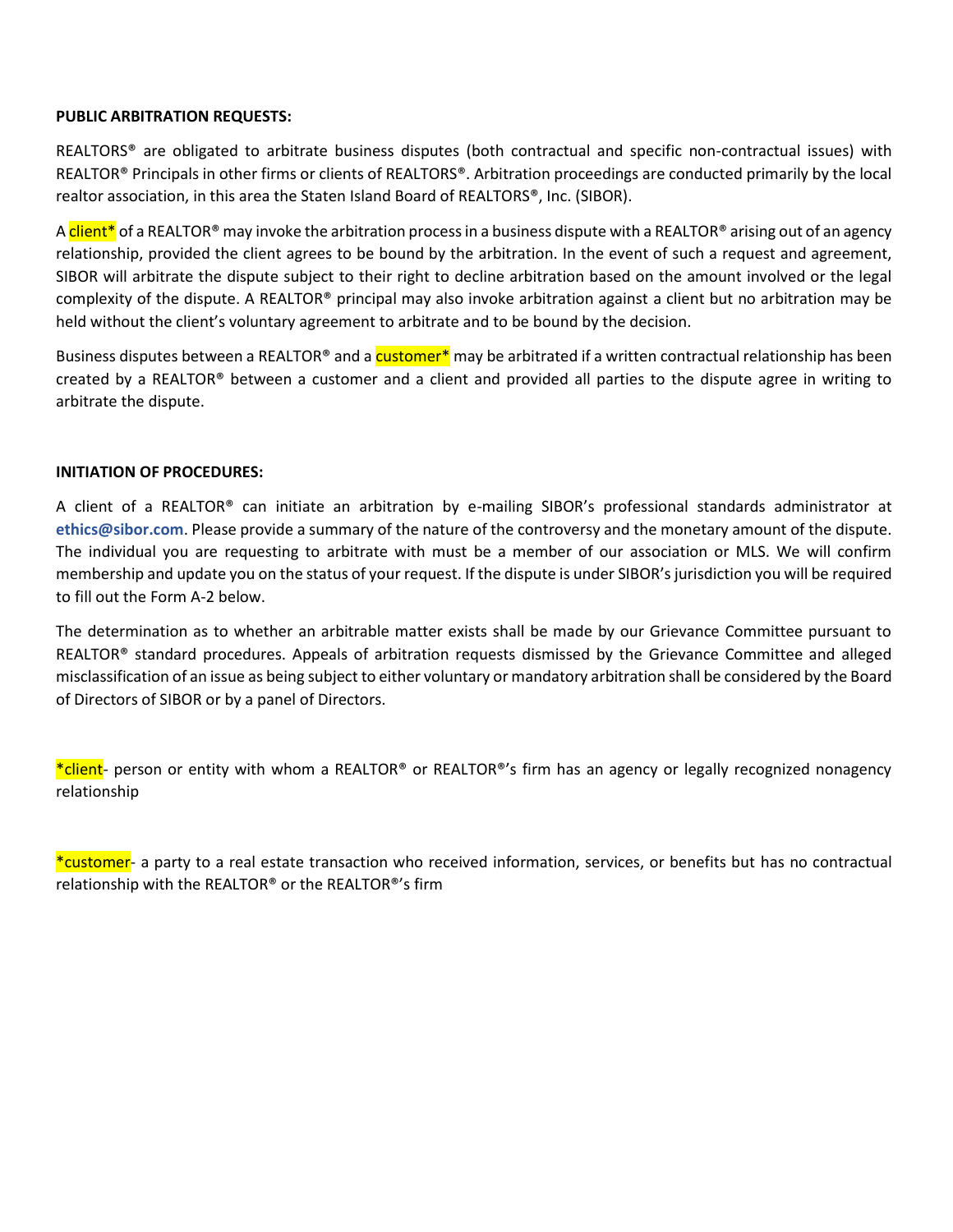| <b>Form #A-2</b> |
|------------------|
|------------------|

### **STATEN ISLAND BOARD OF REALTORS (SIBOR)**

| Board or State Association   |                   |                 |       |  |  |
|------------------------------|-------------------|-----------------|-------|--|--|
| 1150 South Avenue, Suite 303 | Staten Island     | <b>New York</b> | 10314 |  |  |
| Address                      | $\mathcal{L}$ ity | State           | Zip   |  |  |

# **Request and Agreement to Arbitrate (Nonmember)**

- (1) The undersigned agrees and wants to submit to arbitration before a Hearing Panel of the **Staten Island Board of REALTORS ®** with the understanding that the arbitration will be conducted pursuant to the *Code of Ethics and Arbitration Manual* of the Board (or, alternatively, "in accordance with the professional standards procedures set forth in the Board's bylaws"). The undersigned acknowledges having had the opportunity to review the Board's procedures or having been provided with a copy of the procedures.
- (2) I am informed that each person named below is a member in good standing of the Board (or Participant in its MLS), or was a member of said Board of REALTORS<sup>®</sup> at the time the dispute arose.
- (3) A dispute arising out of the real estate business as defined by Article 17 of the Code of Ethics exists between me and (list all persons and/or firms you wish to name as respondents to this arbitration. Naming a REALTOR® [principal] as respondent enables the complainant to know who will participate in the hearing from the respondent's firm; naming a firm may increase the likelihood of collecting any resulting award.):\*

|      | REALTOR <sup>®</sup> principal |         |
|------|--------------------------------|---------|
| Name |                                | Address |
|      | REALTOR <sup>®</sup> principal |         |
| Name |                                | Address |
|      |                                |         |
| Firm |                                | Address |

(4) There is due, unpaid, and owing to me (or I retain) from the above-named persons **the sum of \$** . My claim is predicated upon the statement attached, marked Exhibit I and incorporated by reference into this application.

Parties are strongly encouraged to provide any and all documents and evidence they intend to introduce during the hearing to the other party(ies) and to the association prior to the day of the hearing. Providing documents and evidence in advance can expedite the hearing process and prevent costly, unnecessary continuances.

(5) The undersigned confirms that execution of this Agreement is wholly voluntary and, pursuant to this Agreement, agrees and promises to abide absolutely by the award of the Hearing Panel. In the event of adverse decision, I agree to, within ten (10) days following transmittal of the award, either (1) pay the award to the party(ies) named in the award or (2) deposit the funds with the Professional Standards Administrator to be held in an escrow ortrust account maintained forthis purpose consistent with Section 53, The Award, *Code of Ethics and Arbitration Manual.* 

In the event I do not comply with the arbitration award and it is necessary for any party to this arbitration to obtain judicial confirmation and enforcement of the arbitration award against me, I agree to pay the party obtaining such confirmation the costs and reasonable attorney's fees incurred in obtaining such confirmation and enforcement.

## (6) **I enclose my check in the sum of \$250.00 for the arbitration filing fee deposit.**

(7) I understand that I may be represented by legal counsel, and that Ishould give written notice no lessthan fifteen (15) days before the hearing of the name, address, and phone number of my attorney to all parties and the Board. Failure to provide this notice may result in a continuance of the hearing, if the Hearing Panel determines that the rights of the other party(ies) require representation.

Each party **must provide** a list of the **names of witnesses** he intendsto call at the hearing to the Board and to all other parties **not less than fifteen (15) days prior** to the hearing. Each party **shall arrange for his witnesses to be present** at the time and place designated for the hearing. All parties appearing at the hearing may be called as witnesses without advance notice.

(8) I declare that this application and the allegations contained herein are true and correct to the best of my knowledge and belief and this request for arbitration is **filed within one hundred eighty (180) days after the closing** of the transaction, if any, **or within one hundred eighty (180) days after the facts** constituting the arbitrable matter **could have been known** in the exercise of reasonable diligence, whichever islater.

#### **Date(s) alleged dispute took place: .**

<sup>\*</sup>Complainants may name one or more REALTOR® principals or a firm comprised of REALTOR® principals as respondent(s). Or, complainants may name REALTOR® principals and firms as respondents.